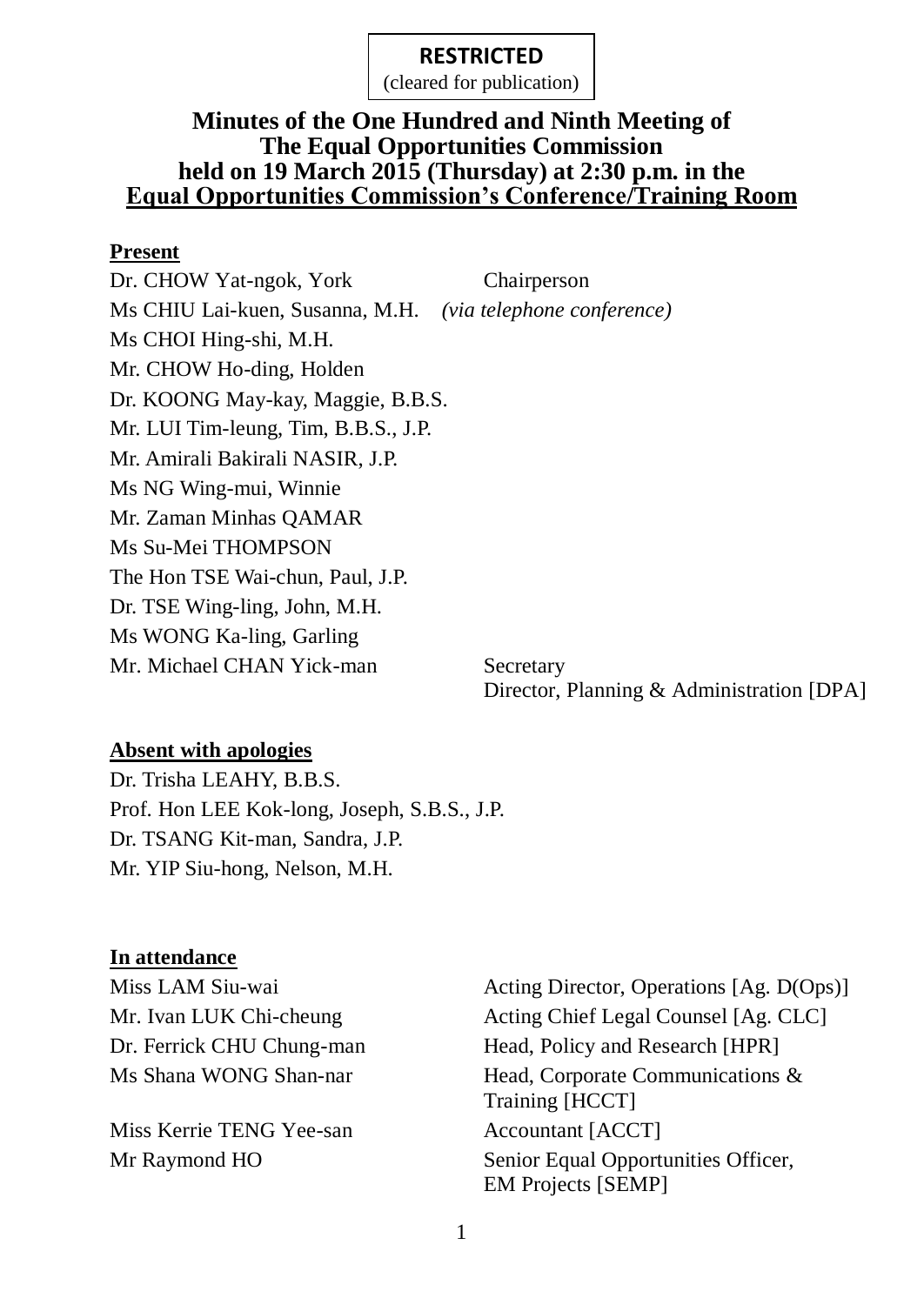(cleared for publication)

Mr Peter READING Legal Counsel [LC4] (For Agenda Items 3, 4 only) Miss Gloria YU Wai-ling Senior Equal Opportunities Officer, Administration & Personnel [SAP] Prof. SUEN Yiu Tung<br>
Prof. Angela WONG Wai China Chinese University of Hong K Prof. Angela WONG Wai Ching Chinese University of Hong Kong For Agenda  $\int$  Item 4 only

## **I. Introduction**

1. The Chairperson (C/EOC) welcomed all Commission Members (Members) and the representatives of the Gender Research Centre (GRC), The Chinese University of Hong Kong (Prof. SUEN Yiu Tung and Prof. Angela WONG Wai Ching), the external research team commissioned by the EOC to conduct the Feasibility Study on Legislating against Discrimination on the Grounds of Sexual Orientation, Gender Identity and Intersex Status, to the 109<sup>th</sup> Meeting. Apologies for absence were received from Dr. Trisha LEAHY, The Prof. Hon. Joseph LEE, Dr. Sandra TSANG and Mr. Nelson YIP due to clash of meeting schedules/other business engagements/out of town business.

2. C/EOC said that a press briefing would be held after the meeting in accordance with the usual practice.

3. C/EOC proposed and Members agreed to consider Agenda Item 4 on "Progress Report on Feasibility Study on Legislating against Discrimination on the Grounds of Sexual Orientation, Gender Identity and Intersex Status" first so that representatives from GRC could leave the meeting when discussion on this item was finished.

# **II. Progress Report on Feasibility Study on Legislating against Discrimination on the Grounds of Sexual Orientation, Gender Identity and Intersex Status** (EOC Paper No. 2/2015; Agenda Item No. 4)

4. EOC Paper No. 2/2015 provided background information of the Feasibility Study on Legislating against Discrimination on the Grounds of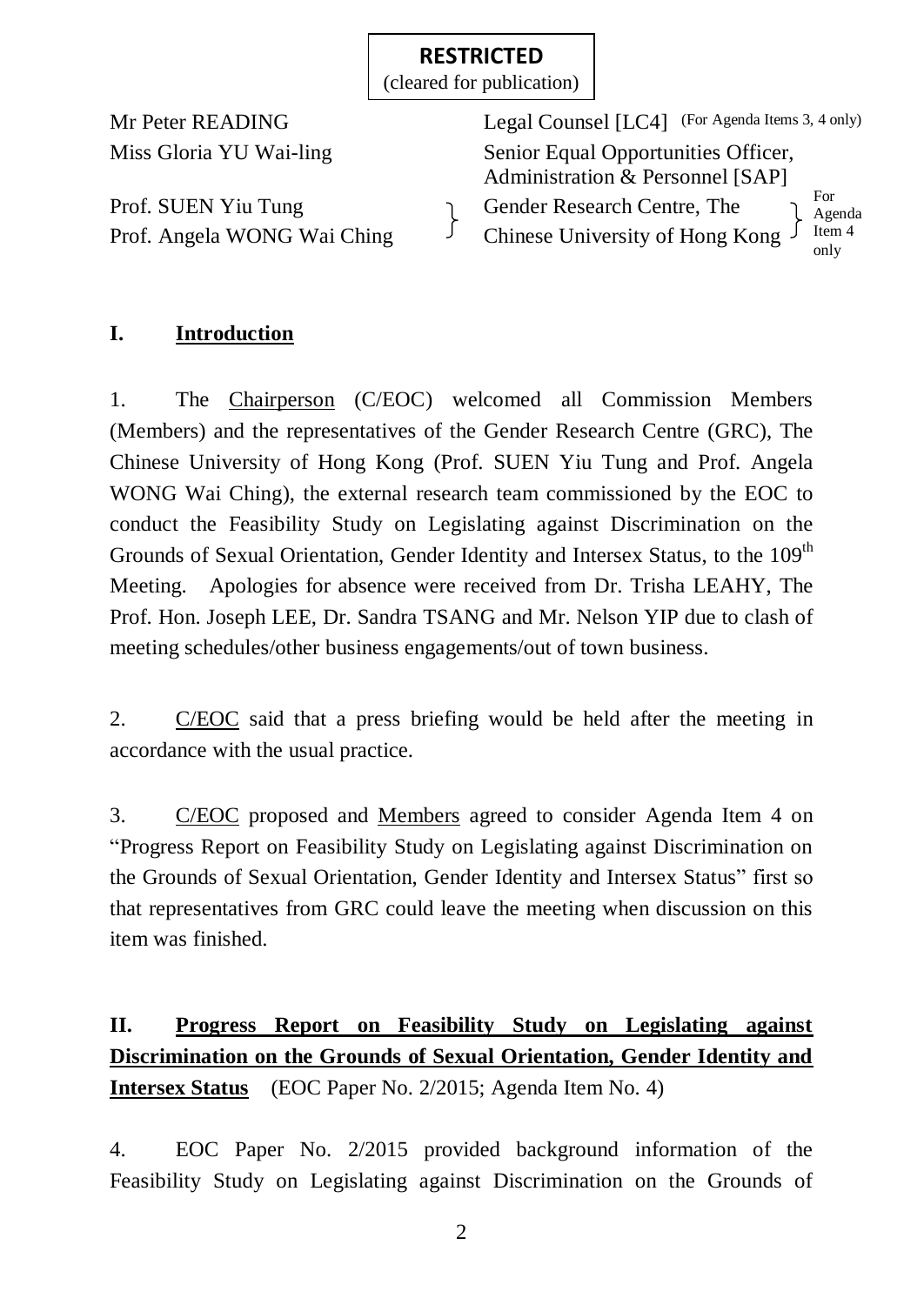## **RESTRICTED** (cleared for publication)

Sexual Orientation, Gender Identity and Intersex Status ("the Study"). The Gender Research Centre of the Hong Kong Institute of Asia Pacific Studies of The Chinese University of Hong Kong ("the Research Team") was commissioned to conduct the Study in April 2014. The Study commenced in April 2014 and both qualitative and quantitative approaches were employed which included: literature review; 3 public forums; in-depth interviews with legal experts; 11 focus group meetings for LGBTI individuals; 13 focus group meetings for the public; and a representative territory-wide telephone survey of more than 1,000 participants. Prof. SUEN Yiu Tung and Prof. Angela WONG were invited to the meeting to brief Members on the current status of the Study and the preliminary findings from the focus group meetings with LGTI people and the public.

*(Ms Susanna CHIU joined the meeting via telephone conference at this juncture.)*

5. Prof. SUEN Yiu Tung gave a PowerPoint presentation on the objectives of the Study, the research method employed, the tasks completed and the preliminary findings based on focus group discussions with LGBTI people invited through NGOs and the public invited through open recruitment. Members were also briefed on the upcoming tasks of the Research Team.

6. Dr John TSE thanked Prof. SUEN for a very detailed update. As there was a lot of information from the Study, he suggested that the information available from the Study could be released by phrases and the executive summary of the Study should be carefully written to include all salient points. In addition, C/EOC said that the release should be done when the Study was completed and all relevant information was available. Since the issues involved were very controversial and enactment of legislation was the duty of the Government, he said that the EOC should work on raising awareness and increasing public understanding of the issues. Hence, a well-thought out release plan was important to facilitate public discussion.

7. In response to a question raised by Ms Susanna CHIU related to same sex marriage and child adoption, Prof SUEN Yiu Tung and Prof Angela WONG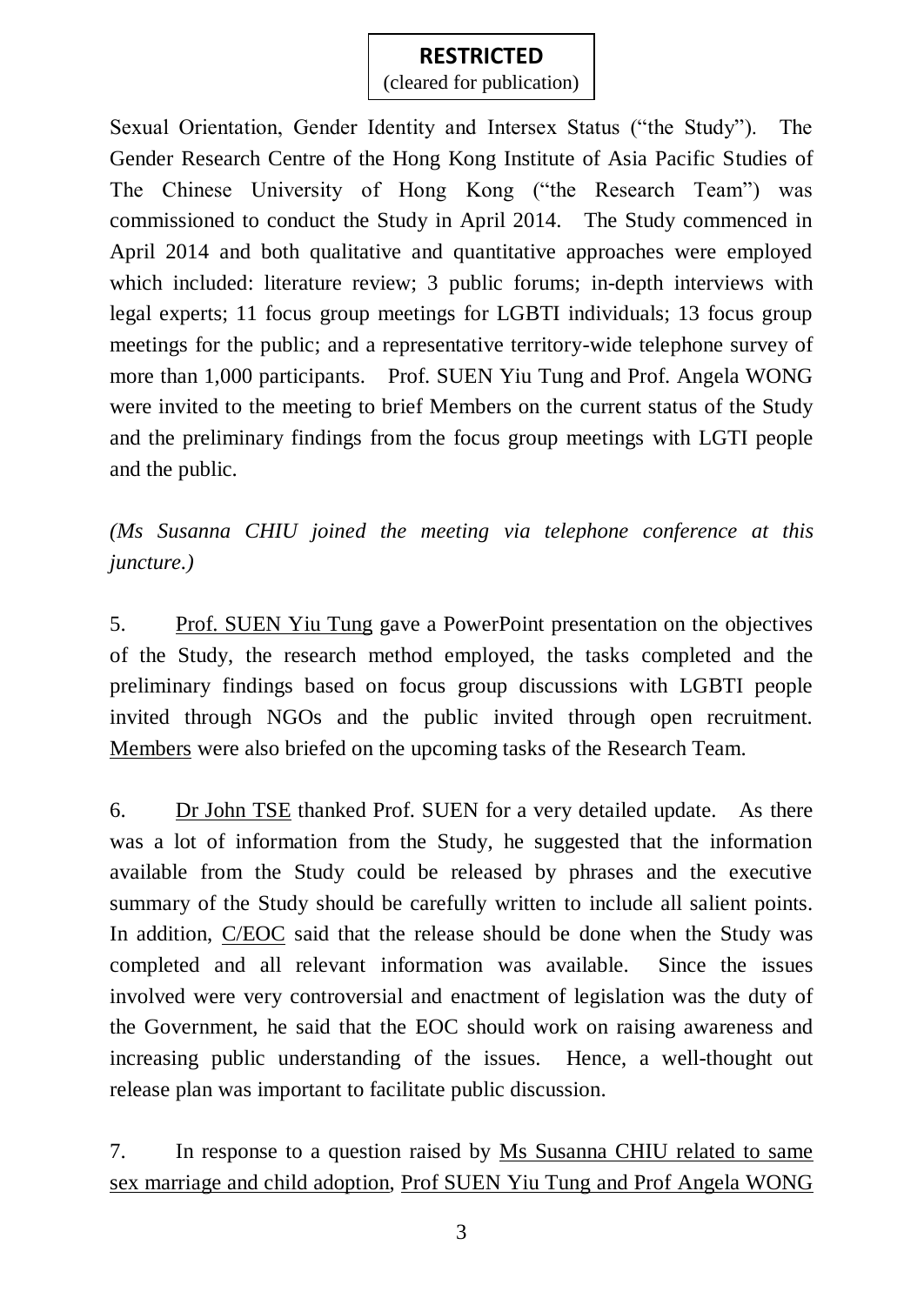(cleared for publication)

said that there was a question related to same sex relationship in the survey questionnaire but not child adoption, and such subjects were not the main focus of the Study. C/EOC commented that from his discussions with religious groups, it was noted that their major concerns were related to same-sex marriage, child adoption and reproductive technology. However, he said that the Study should not deviate from the main focus of eliminating discrimination on the current six areas which was EOC's work. Nonetheless, when the Study was completed, it might reveal other warranting issues that required attention. In such case, they could be referred to the Government.

8. Mr Holden CHOW thanked the Research Team for a very comprehensive progress report. In response to his question on the views collected from focus groups, Prof Angela WONG said that there were 2 main types of focus group meetings, 1 for LGBTI people and 1 for the public. For the focus group meetings for the public, there were more participants and they were invited through open recruitment and divided into groups according to their age, education, religion and whether they had children or not. There was also a special meeting for religious groups in which very comprehensive views were provided to the Research Team. All the views expressed by these groups, including those from vocal groups would be taken into account in the analysis. On the question related to the time table and the next step, Prof SUEN Yiu Tung said that in the coming months the Research Team would conduct a comprehensive analysis based on findings followed by recommendations. C/EOC said that the Research Team would work in accordance with the timeline in the research contract. Members would be duly informed at the appropriate stages. When the Study report was ready, Members' views on the recommendations would be sought, and appropriate exchange would be made with the Government's Advisory Group on Eliminating Discrimination against Sexual Minorities.

9. In response to a question raised by Mr AB NASIR, Prof Angela WONG and Prof SUEN Yiu Tung said that issues like the use of toilets and changing rooms did come up a lot during the focus group discussions; however, in their report, they would only provide recommendations on the general directions and suggestions on how to make the workplace more LGBTI-friendly, but not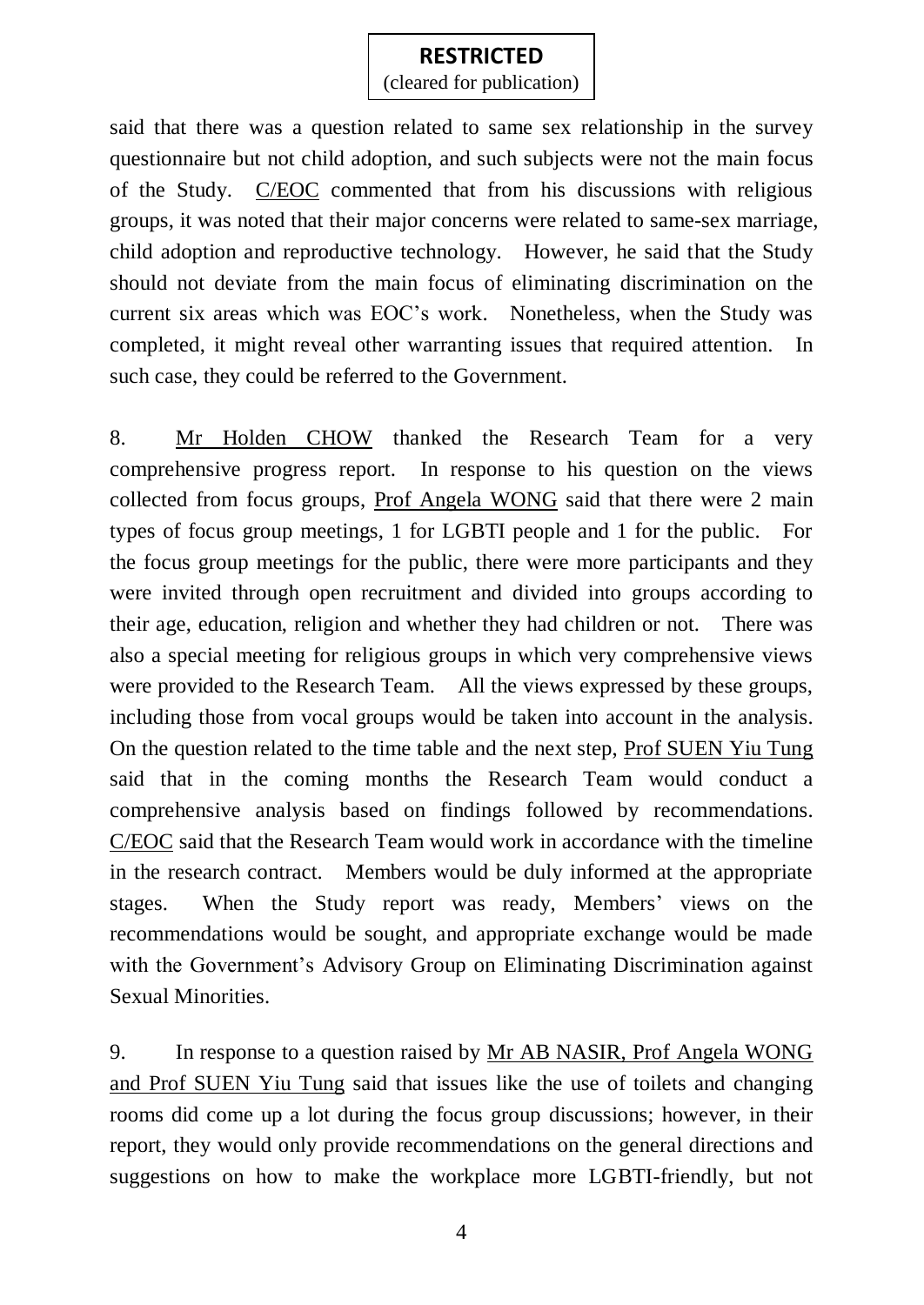(cleared for publication)

detailed item-by-item suggestions like provisions of the law.

10. In response to a question raised by Dr Maggie KOONG, Prof Angela WONG said that there were teachers and representatives from the education sector present at the focus group meetings for LGBTI people as well as for the public.

11. Prof SUEN Yiu Tung and Prof Angela WONG added that international dimensions would be included in the legal review and the preliminary findings presented would be based on the views expressed by the participants.

12. In response to a question raised by Ms Su-Mei THOMPSON, C/EOC said that some of the discussions in the Study might link to the Discrimination Law Review (DLR). However, the EOC intentionally separated the Study and the DLR to avoid confusing the public. Dr John TSE echoed the Chairperson's views. Prof. Angela WONG added that views obtained on de facto relationship would be organized and sent to the EOC for reference.

13. C/EOC thanked Members' views expressed and thanked Prof. SUEN Yiu Tung and Prof Angela WONG for their detailed presentation. When the full study report was ready, Prof. SUEN and Prof. WONG would be invited to present the findings and recommendations to Members. Members' views would then be sought again before the report was publicly released.

*(Prof. SUEN Yiu Tung and Prof Angela WONG left the meeting at this juncture.)*

## **III.** Confirmation of Minutes (Agenda Item No. 1)

14. The draft minutes of the 108<sup>th</sup> EOC Meeting were issued to Members on 16 January 2015. Proposed amendments by Dr Trisha LEAHY, Mr Holden CHOW and Ms Su-Mei THOMPSON were subsequently incorporated in paragraph 9, 18 and 39 of the draft minutes, issued to Members on 21 and 26 January 2014. The revised minutes of the  $108<sup>th</sup>$  Meeting were confirmed.

## **IV. Matters Arising** (Agenda Item No. 2)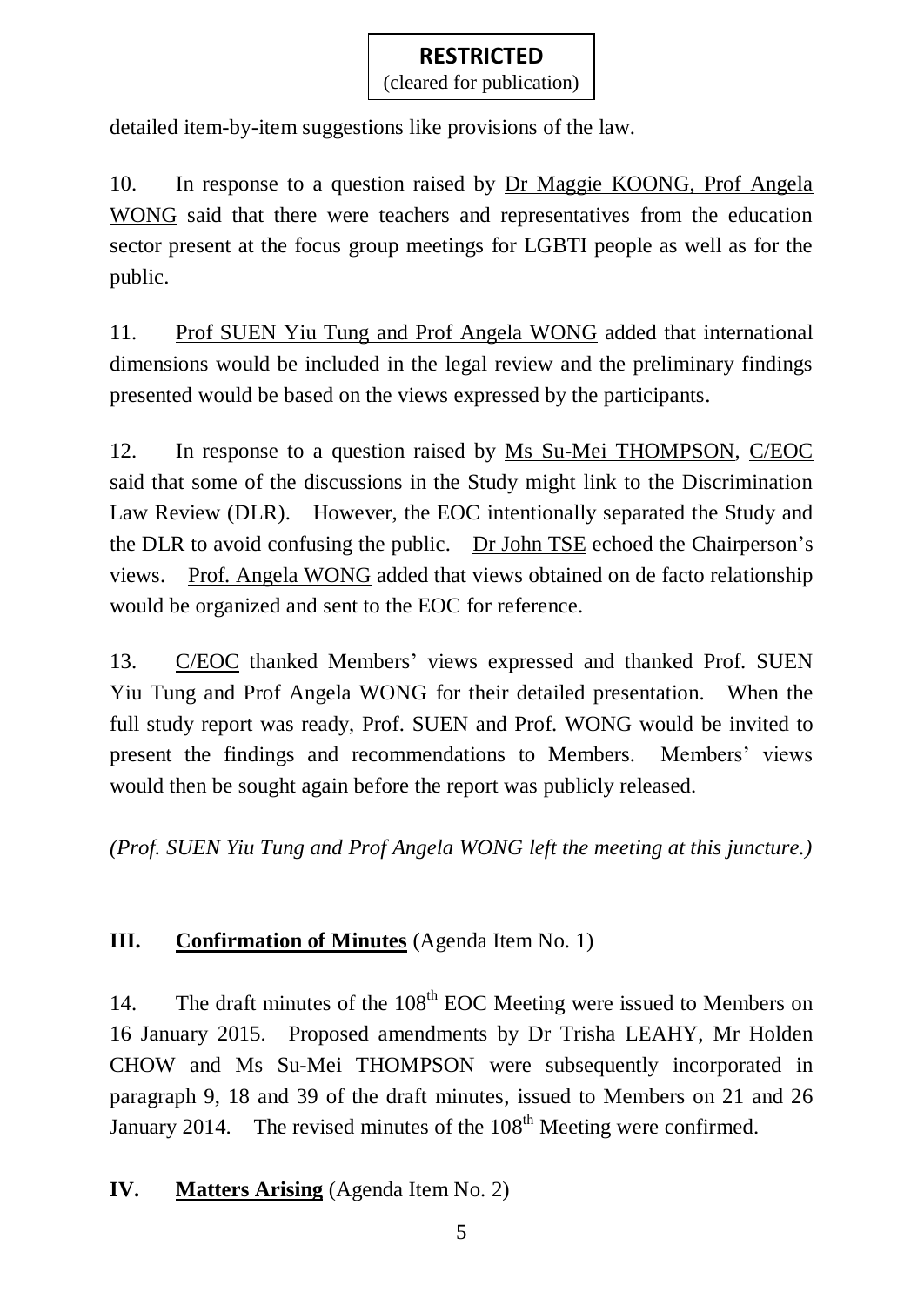(cleared for publication)

15. Members noted that matters arising from the last Meeting requiring immediate attention had been placed under the new agenda for this meeting for consideration.

### **V. New Agenda Items**

## **Progress on The Discrimination Law Review**

(EOC Paper No. 1/2015; Agenda Item No. 3)

16. Ag. CLC briefed Members the latest progress of the Discrimination Law Review (DLR) as detailed in EOC Paper No. 1/2015. Members noted that there were approximately 122,000 submissions received. There were about 120 submissions from organizations and the remainder were from individuals. Given the large number of submissions received, in addition to the full time staff, up to 24 part-time helpers were being recruited to assist in recording the responses and conducting the analysis. The EOC had provided an update to the Legislative Council on the progress of the DLR on 16 March 2015. The EOC planned to provide a quantitative and qualitative analysis of the responses received in about mid 2015 if possible, and submit our findings and recommendations to the Government by the end of 2015.

17. In response to the request raised by Mr Holden CHOW, LC4 reiterated that as said at the last meeting, a briefing could be arranged to explain how the responses were handled at some point. He explained that submissions from organizations were generally more substantial than those from individuals because in the former there were reasons and justifications provided for their views, and in the latter templates were used in many cases and some of them were just copying each other and a number of them even answered the wrong questions. The EOC Office had developed a manual to summarize the responses to facilitate the analysis. C/EOC added that in the analysis, the reasoning was more important. By and large, the 120 submissions from various organizations were provided with detailed reasons and justifications.

18. Members noted EOC Paper No. 1/2015.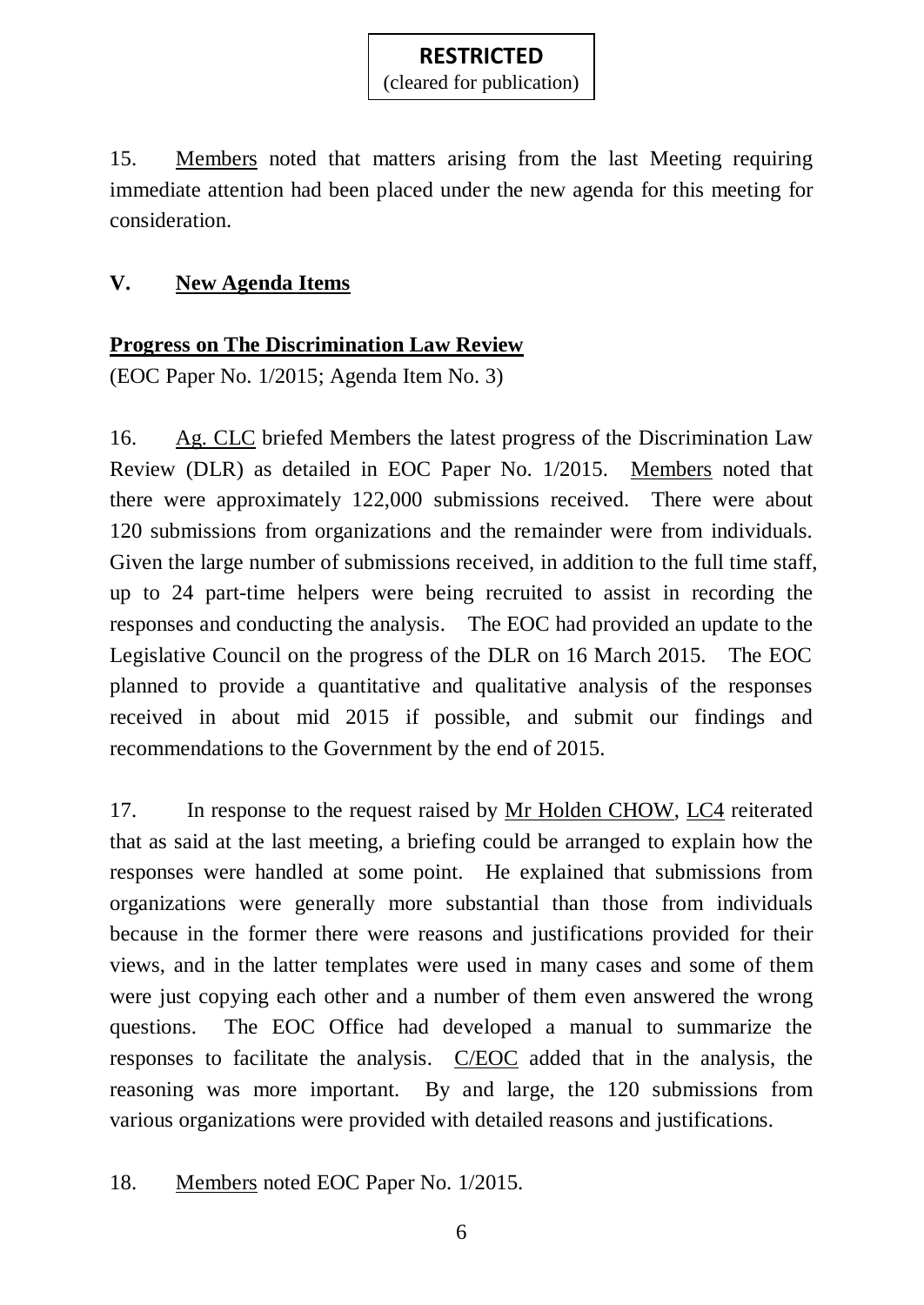(cleared for publication)

*(LC4 left the meeting at this juncture.)*

# **Updated Status of EOC's Strategic Priorities**

(EOC Paper No. 3/2015; Agenda Item No. 5)

19. EOC Paper No. 3/2015 presented to Members the updated status of the EOC's Strategic Priorities. C/EOC went through the latest updates on the 5 strategic priority work areas with Members which included the Discrimination Law Review, Legal Protection for Sexual Minorities from Discrimination on the Basis of Sexual Orientation and Gender Identity, Education and Employment Opportunities for Ethnic Minorities, Integrated Education for Students with Special Education Needs and its impact on Employment Opportunities and Functional approach in addressing the needs of persons with disabilities by the Government.

20. Members noted EOC Paper No. 3/2015.

## **Proposed Business Plan of the Multi-ethnic Taskforce**

(EOC Paper No. 4/2015; Agenda Item No. 6)

21. C/EOC introduced the head of the Multi-ethnic Taskforce Mr Raymond HO, SEOO(EM Projects) to Members and invited DPA and Mr HO to update Members on the work of the Taskforce.

*(The Hon Paul TSE joined the Meeting at this juncture.)*

22. DPA provided an update on the recruitment progress of the Multi-ethnic Taskforce. Members noted that the recruitment exercise was coming to a close. After several rounds of open recruitment exercises, all suitable candidates for filling the different posts in the Taskforce had been identified. When all candidates were in post by May 2015, the Taskforce would comprise members who were Chinese, Indian, Nepalese and Pakistani. Members also noted existing staff members of the EOC also comprised Thai and Indonesian.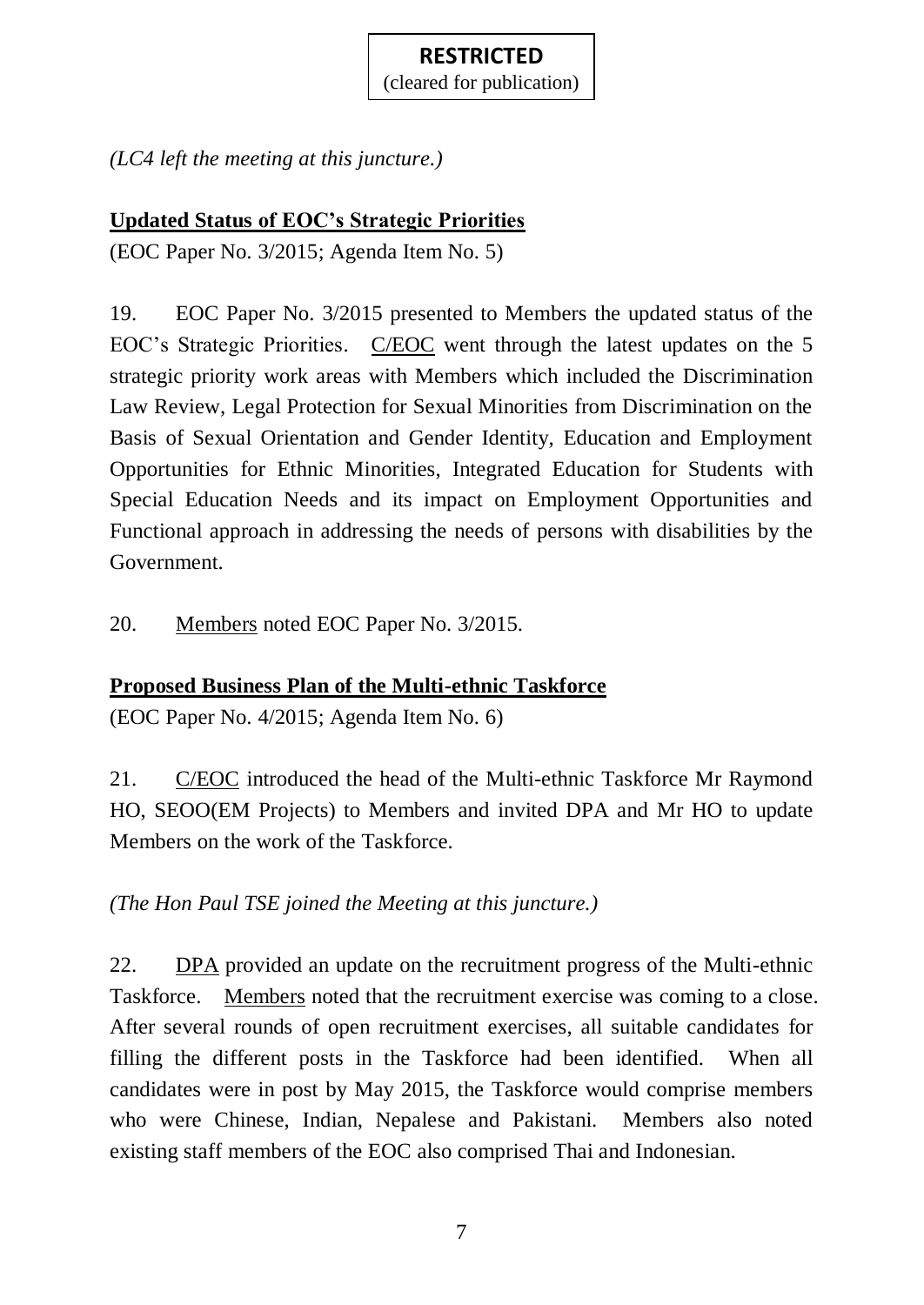(cleared for publication)

23. DPA and Mr Raymond HO took Members through on the proposed business plan which included the purpose of setting up the taskforce, its goals and objectives, strategies and work plan, performance measurement and timeline as contained in EOC Paper No.4/2015.

*(Ms Winnie NG joined and The Hon Paul TSE left the Meeting at this juncture.)*

24. C/EOC proposed to set up an advisory committee comprising EOC Members and co-opted Members as well as members of the ethnic minority communities who could contribute to the work of the Taskforce, to provide direction and guidance to the Taskforce.

25. In response to comments made by Dr John TSE, C/EOC confirmed that the main function of the Taskforce was to act as a bridge and arouse interest and awareness on EM issues but not to provide direct service. As regards outreach work, the focus would be to help the ethnic minorities to understand their rights and know where to seek help when required. Building stakeholder networks was also an important outreach task.

26. Members deliberated and provided their comments on the proposed business plan of the Multi-ethnic Taskforce.

27. Following discussions, the Board endorsed the proposed Business Plan of the Multi-ethnic Taskforce as stated in EOC Paper No. 4/2015. C/EOC would contact Members to invite them to join the advisory committee. .

## **Review of Work of the EOC in 2014**

(EOC Paper No. 5/2015; Agenda Item No. 7)

28. Members noted EOC Paper No. 5/2015.

**Reports of the Legal & Complaints Committee (LCC), Community Participation & Publicity Committee (CPPC), Policy and Research Committee (PARC) and Administration & Finance Committee (A&FC)**

(EOC Paper No. 6/2015; Agenda Item No. 8)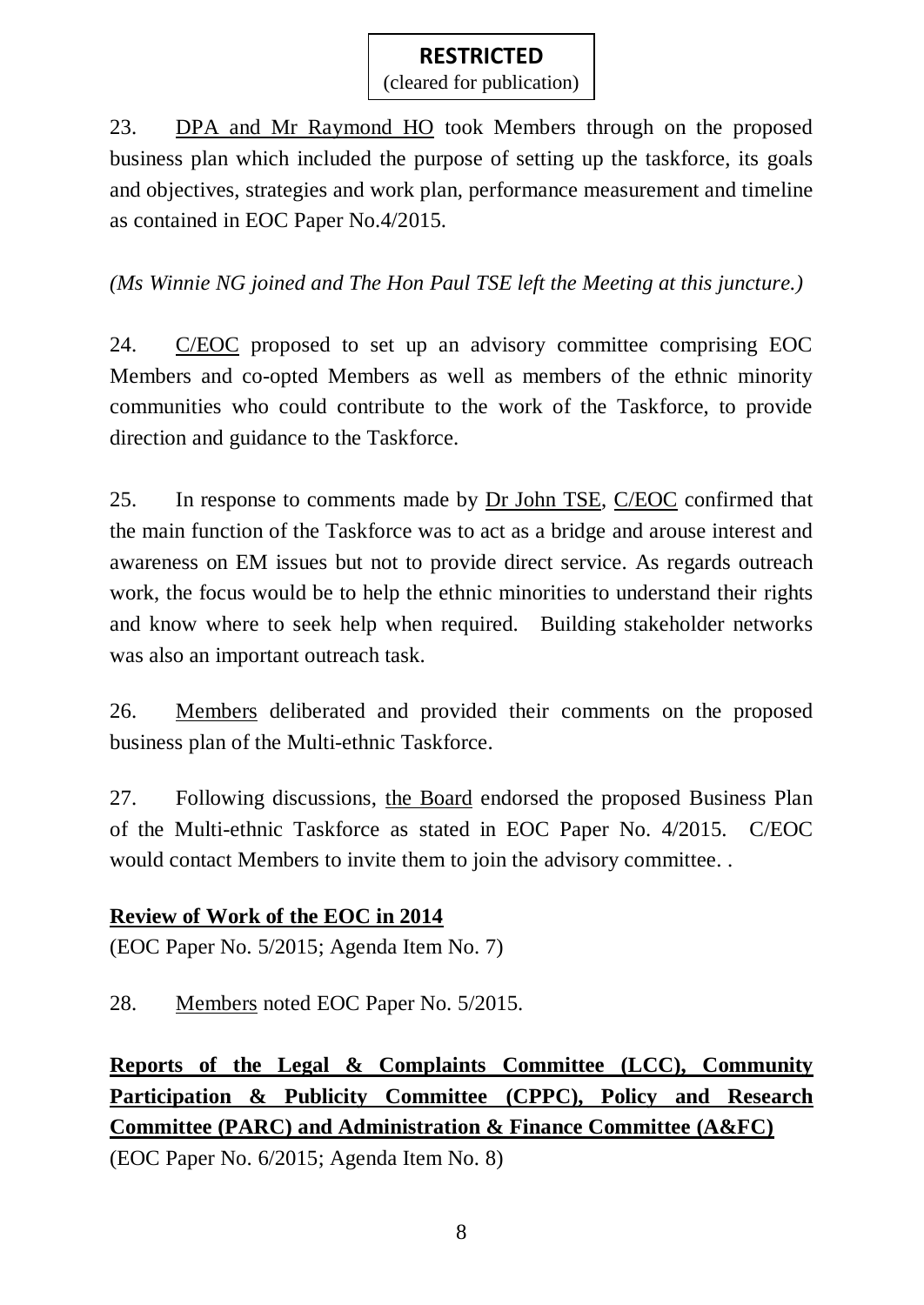(cleared for publication)

29. Ms Susanna CHIU, Convener of A&FC highlighted to Members the major work of the A&FC, in particular that the Board's approval was required for the proposed use of the General Reserve which would be considered under Agenda Item 11, the EOC's need of a permanent office premises and in respect of the downward trend observed in the number of complaints received, the Office would take proactive measures to promote the services of the EOC.

30. Members noted EOC Paper No. 6/2015.

*(Ms Su-Mei THOMPSON left the meeting at this juncture)*

### **Chairperson's Quarterly Report**

(EOC Paper No. 7/2015; Agenda Item No. 9)

31. EOC Paper No. 7/2015 presented to Members the Chairperson's third quarterly report. C/EOC said that the paper mainly highlighted the position statements issued on topical subjects, line-to-take on special incidents and some key observations/comments made by him, on EOC's work. Most of them had been sent to Members when they were issued. He invited Members to provide their views, comments and guidance to him whenever they deemed necessary and appropriate.

32. Members noted EOC Paper No. 7/2015.

*(Mr Z M QAMAR left the meeting at this juncture.)*

**Implementation Progress of the Review of EOC Staff and Functional Structure** (EOC Paper No. 8/2015; Agenda Item No. 10)

33. C/EOC informed Members that Mr. Ivan LUK had been selected for appointment to the Chief Legal Counsel position. Before the Meeting proceeded to discuss EOC Paper No. 8/2015 on the Implementation Progress of the Review of EOC Staff and Functional Structure, Dr John TSE suggested and Members agreed that all EOC staff should be excused from the meeting to avoid any possible and/or perceived conflict of interests.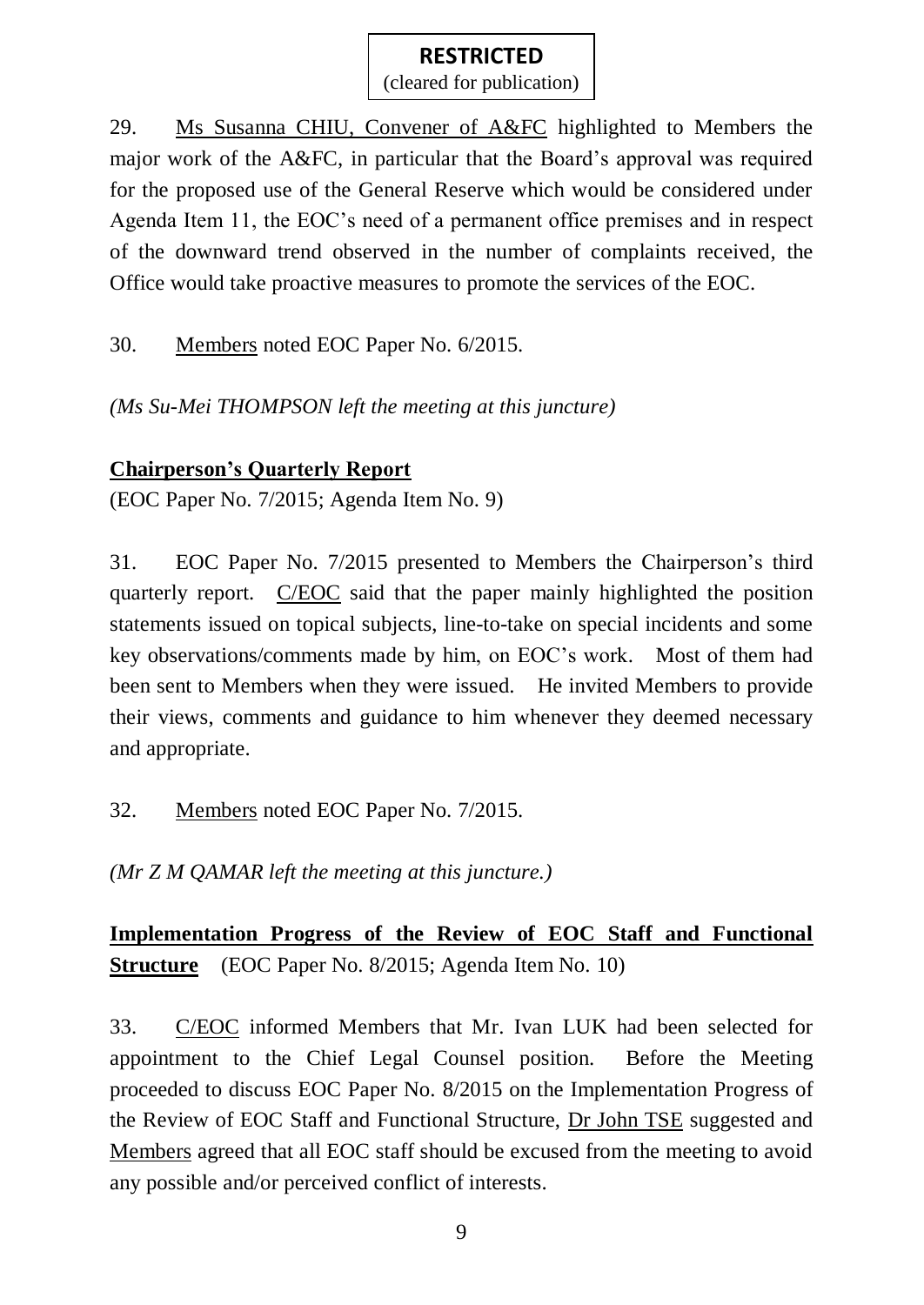(cleared for publication)

*(All EOC Staff were excused at this juncture.)*

34. All EOC Staff re-joined the meeting after Members finished their discussion on this paper.

## **Proposed New Budget Plan for 2015/16**

(EOC Paper No. 9/2015; Agenda Item No. 11)

35. ACCT highlighted to Members the EOC's Proposed New Budget Plan for 2015/16 as contained in EOC Paper No. 9/2015.

*(Dr Maggie KOONG left the meeting at this juncture.)*

36. Members noted the comparison of income and recurrent expenditure in 2015/16 versus 2014/15 and the reasons for the major variances as detailed in the paper. It was also expected that there would be no estimated surplus or deficit in 2015/16. It was estimated that there would be savings in the recurrent account from areas such as vacant posts not filled as yet and other recurrent expenditure to cover the increase in office rental of \$5.22M. If the recurrent account had insufficient savings to cover the increase, the reserve funds set aside for this purpose would be used.

37. On the use of reserve funds, it was proposed that \$0.8M to be set aside from the General Reserve to cover i) Funding Programme of Research Projects on Equal Opportunities (\$0.6M) and ii) Knowledge Archiving System (\$0.2M) in 2015/16 and \$4.846M already set aside for the increase in office rental be used for the same purpose in the future, if necessary. Members approved the proposal.

38. On capital expenditure, Members noted that the Government had approved two one-off subventions to the EOC, for the promotion of the Race Discrimination Ordinance (\$2M) and Sex Discrimination Ordinance, in particular sexual harassment (\$1M), and \$0.458M in 2015/16 for replacement of a motor vehicle. Members also noted that according to the Government's